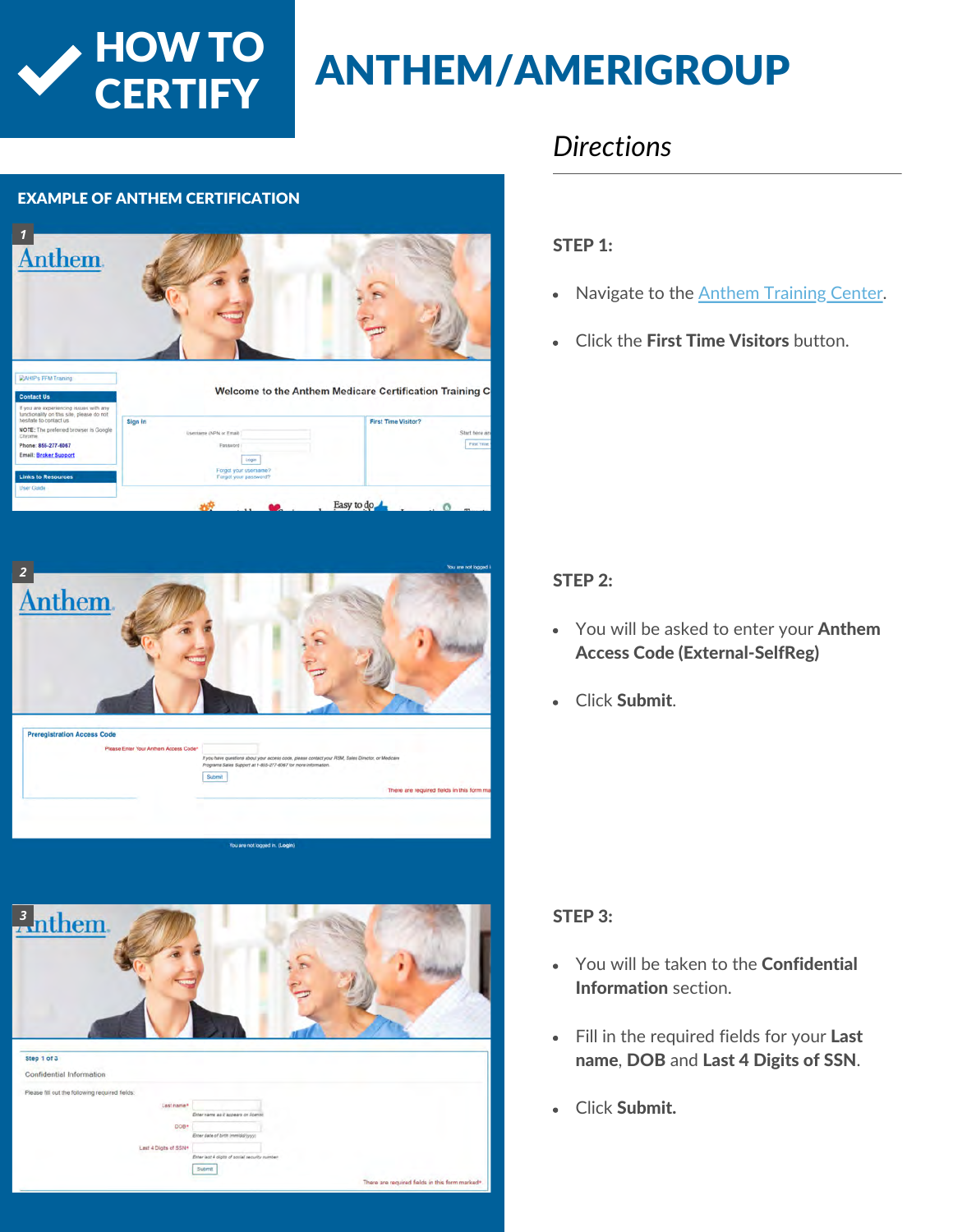## **ANTHEM/AMERIGROUP**

## EXAMPLE OF ANTHEM CERTIFICATION *4* the community from the Minimum Maintenance Temporer Research Led bank State ... not increase. ail Inform d Indian

**HOW TO<br>CERTIFY** 



Cran 3 of 1

Please note your username below. You will need this information for future logins to this site. In most cases, usern In the following scenarios, it will be a system-generated username • You do not have an NPN (or have not specified one)<br>• You previously used an email address as a usernam

e: questagent@no

Continue to Home



### *Directions*

#### STEP 4:

- The Confidential Information section will expand to include more Personal Information.
- Fill in all required fields (marked with a red asterisk.)
- Once all required fields are filled, click Register.

#### STEP 5:

- On the final page of registration, you will be given your new designated user name. Remember to write this down, as you will need it for future logins.
- $\bullet$ Click Continue to Home.

#### STEP 6:

- Before you can access your training, you must agree to Anthem's Terms of Service.
- Click Review Terms of Service.
- Read through the terms and click Agree to begin your training.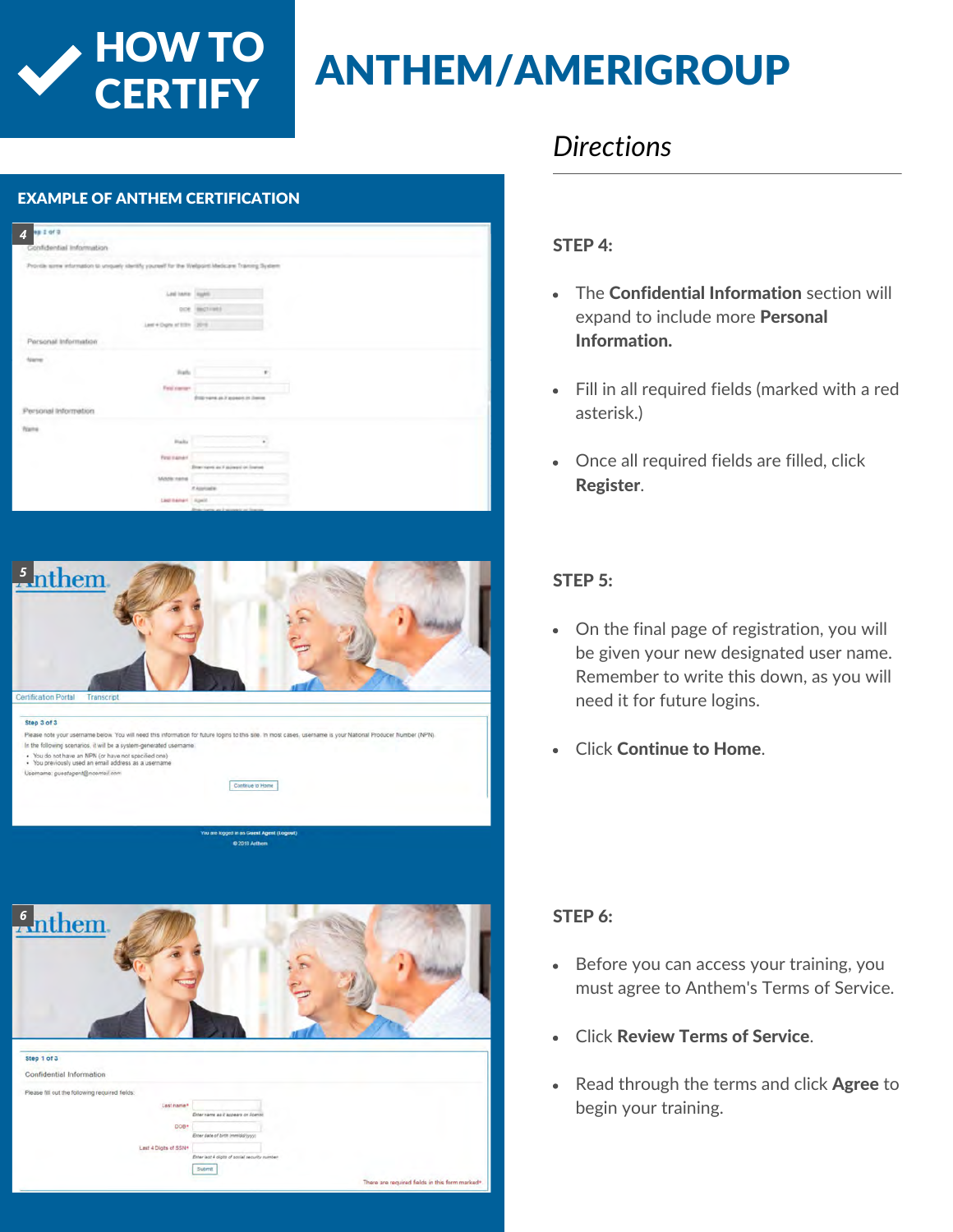**CERTIFY** 

## HOW TO ANTHEM/AMERIGROUP

#### EXAMPLE OF ANTHEM CERTIFICATION



**B. 2018 SMP** 

ou are experiencing issues with any<br>sclionality on this site, please do not<br>sitate to contect us. NOTE: The preferred browser is Google

Phone: 855-277-6067

Email: Broker Support

*8*

In order to sell plans (and receive commissions for those sales) you must meet the following ready-to-sell req Agents wishing to sell SNP plans must take both the SNP and Part D modules as part of their certificat .<br>plan available to market in their area. This product training is in addition to the req<br>noncompliant and non-commissionable sale.

e: 855-277-6067 roker Support My Certifications **Symbol Key** 5 2020 Compliance Training (All Courses) :<br>Ked (finacionsible) vailable (Not Started) **3** 2020 HMO Progress splieta (Passad) **5** 2020 PDP lete (Failed) **5 2020 PPO 5 2020 SNP** 5 2019 Compliance Training (All Courses) cer Online News **5 2019 HMO CustomPoint User Cuide 3** 2019 PDP Sales Event Reporting Guide Terms of Service Agreeme **5** 2019 PPO m Code of Conduct 5 2019 SNP 5 2018 Compliance Training (All Courses) **5 2018 HMO 5** 2018 PDP **5** 2018 PPO

| 2020 Compliance Training (All Courses)                                                                                                                                                                                                                                                                                                       | 100% complete | <b>My courses</b>                                                                                                                                                                                                                                                                                                                                                                                                                                                                                                                                                                                                                                                                                                                                                                                                                                                                                        |
|----------------------------------------------------------------------------------------------------------------------------------------------------------------------------------------------------------------------------------------------------------------------------------------------------------------------------------------------|---------------|----------------------------------------------------------------------------------------------------------------------------------------------------------------------------------------------------------------------------------------------------------------------------------------------------------------------------------------------------------------------------------------------------------------------------------------------------------------------------------------------------------------------------------------------------------------------------------------------------------------------------------------------------------------------------------------------------------------------------------------------------------------------------------------------------------------------------------------------------------------------------------------------------------|
| Courses<br>M AHIP Medicare Training<br>P Fraud, Waste & Abuse Assessment<br>C Foundation/Basics<br>C Foundation/Basics Assessment<br>Risk Prevention<br>Risk Prevention Assessment<br>Sales Event Reporting<br><b>Z</b> Sales Event Reporting Assessment<br><b>Z</b> Tools for Compliant Selling<br>Z Tools for Compliant Selling Assessment |               | ** Foundation/Basics<br>** Foundation/Basics<br>** Foundation/Basics<br>** Foundation/Basics<br>* Foundation/Basics Assessment<br><b>** Foundation/Basics Assessment</b><br>* Foundation/Basics Assessment<br><b>Ex Foundation/Basics Assessment</b><br>** Fraud, Waste & Abuse Assessment<br>** Fraud. Waste & Abuse Assessment<br>** Fraud, Waste & Abuse Assessment<br>* Fraud, Waste & Abuse Assessment<br><b>** HMO Plans</b><br><b>1% HMO Plans</b><br>** HMO Plans<br>F. HMO Plans<br>** HMO Plans Assessment<br>** HMO Plans Assessment<br>** HMO Plans Assessment<br>** HMO Plans Assessment<br>to Part D Plans<br>to Part D Plans<br>to Part D Plans<br><b>E</b> Part D Plans<br>To Part D Plans Assessment<br><b>E</b> Part D Plans Assessment<br>F. Part D Plans Assessment<br>To Part D Plans Assessment<br><b>Fa PPO Plans</b><br><b>5 PPO Plans</b><br><b>Ex PPO Plans</b><br>* PPO Plans |

### *Directions*

#### STEP 7:

• Return to the home page of the Certification Portal.

#### STEP 8:

- Scroll down to the My Certifications section and select 2020 Compliance Training (All Courses)
- The Course Symbol Key will indicate the status of each training course.



#### STEP 9:

- Here you will see all of the courses contained within the 2020 Compliance Training.
- **Select AHIP Medicare Training**  $\bullet$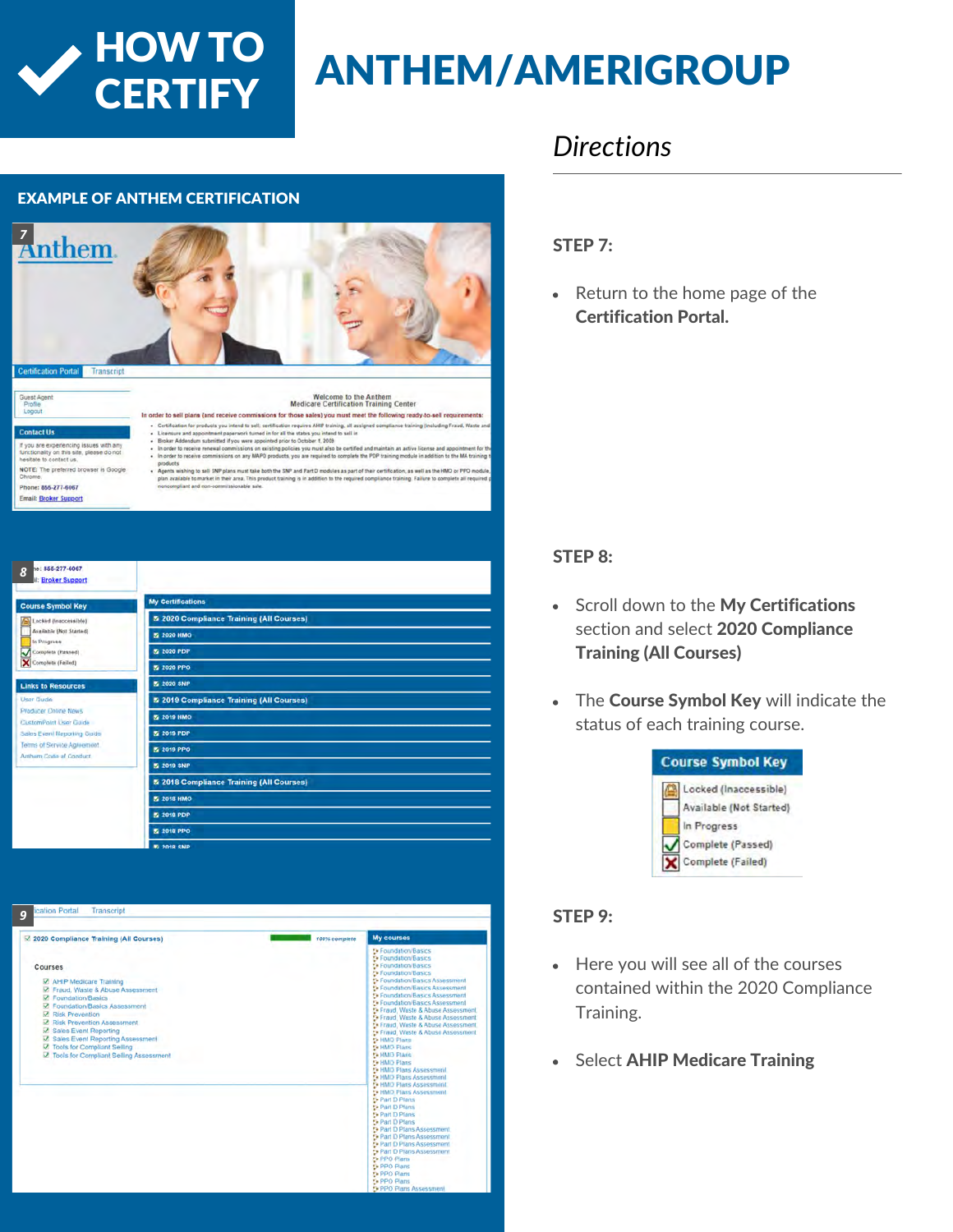## HOW TO ANTHEM/AMERIGROUP

#### EXAMPLE OF ANTHEM CERTIFICATION

**CERTIFY** 

| 10<br><i><b>AHIP</b></i>                                                                                                                                                                                                                                   | Medicare<br>Fraud, Waste and Abuse                                                                                                                                                                                                                                                                                                                                                                                                         |                             |                                                                                                                                                                                         |
|------------------------------------------------------------------------------------------------------------------------------------------------------------------------------------------------------------------------------------------------------------|--------------------------------------------------------------------------------------------------------------------------------------------------------------------------------------------------------------------------------------------------------------------------------------------------------------------------------------------------------------------------------------------------------------------------------------------|-----------------------------|-----------------------------------------------------------------------------------------------------------------------------------------------------------------------------------------|
|                                                                                                                                                                                                                                                            | Medicare Course Home Transcript                                                                                                                                                                                                                                                                                                                                                                                                            |                             |                                                                                                                                                                                         |
|                                                                                                                                                                                                                                                            | <b>AHIP Medicare Training (Recertification)</b>                                                                                                                                                                                                                                                                                                                                                                                            |                             |                                                                                                                                                                                         |
| Completion Transmission                                                                                                                                                                                                                                    |                                                                                                                                                                                                                                                                                                                                                                                                                                            |                             |                                                                                                                                                                                         |
| Send your results to Blue Shield of California.                                                                                                                                                                                                            |                                                                                                                                                                                                                                                                                                                                                                                                                                            |                             |                                                                                                                                                                                         |
|                                                                                                                                                                                                                                                            |                                                                                                                                                                                                                                                                                                                                                                                                                                            | Transmit   Not at this time |                                                                                                                                                                                         |
| AHP Medicare Traming (Recentrication)<br>2020 - Part 2 - Modicine Health Plate<br>2 2020 - Fan 5 - Ent<br>AHP Fraud, Waste & Abuse Training<br>2 2020 . Nordscrimination Training<br>2020 - Modicare Fraud, Wasle, & Alway,<br>2 2021 - General Complainty | 2020 - Parl 1 - Dymney of Medicare Program Resion. Choices, ElioBillis, and Denisth.<br>THE 2020 - Part 2 - Middlews Hill and Hillsen<br>The 2020 - Part 3 - Middlews Part D. Presidential Drive Constants<br>2020 - Part 1 - Modicare marty - monochine, and Eart D Prans<br>22 - 2025 - Part 4 - Marketino Medicare Advantage, and Eart D Prans<br>2020 - Fart 5 - Entoletent Guidance Medicare Advantage and Part O Falmi               |                             |                                                                                                                                                                                         |
|                                                                                                                                                                                                                                                            |                                                                                                                                                                                                                                                                                                                                                                                                                                            |                             |                                                                                                                                                                                         |
| Credits<br>Parchase additional credits:                                                                                                                                                                                                                    |                                                                                                                                                                                                                                                                                                                                                                                                                                            |                             |                                                                                                                                                                                         |
| + Anzona (6 cerdi hours) - Homining affiliati                                                                                                                                                                                                              |                                                                                                                                                                                                                                                                                                                                                                                                                                            |                             |                                                                                                                                                                                         |
| Certification                                                                                                                                                                                                                                              |                                                                                                                                                                                                                                                                                                                                                                                                                                            |                             |                                                                                                                                                                                         |
| · ARP Medicard Certification<br>Completion Transmissions                                                                                                                                                                                                   |                                                                                                                                                                                                                                                                                                                                                                                                                                            |                             |                                                                                                                                                                                         |
|                                                                                                                                                                                                                                                            | · United teamcare transmitted (00/02/2019 Eta-hana)<br>Amerigioup Corporation fransmitted 07/01/2019 (list<br>WellCare (1099) transmitted 07/01/2019 (Re-transmitted 07/01/2019 (Re-transmitted)<br>- Cigna-Health Spring transmitted 07/01/2019 (6/c Saltamic)<br>- Health Care Service Corporation transmitted 07/01/2019 (6/c springs)<br>- Anthon transmitted 07/01/2019 ((6/c transmit)<br>- Humana ((lickers) transmitted 07/01/2019 |                             |                                                                                                                                                                                         |
|                                                                                                                                                                                                                                                            |                                                                                                                                                                                                                                                                                                                                                                                                                                            |                             |                                                                                                                                                                                         |
| cation Portal                                                                                                                                                                                                                                              | <b>Transcript</b>                                                                                                                                                                                                                                                                                                                                                                                                                          |                             |                                                                                                                                                                                         |
|                                                                                                                                                                                                                                                            | 2 2020 Compliance Training (All Courses)                                                                                                                                                                                                                                                                                                                                                                                                   | roo% complete               | <b>My courses</b>                                                                                                                                                                       |
|                                                                                                                                                                                                                                                            |                                                                                                                                                                                                                                                                                                                                                                                                                                            |                             | D Foundation/Basics                                                                                                                                                                     |
| Courses                                                                                                                                                                                                                                                    |                                                                                                                                                                                                                                                                                                                                                                                                                                            |                             | <b>5</b> Foundation/Basics<br>To Foundation/Basics                                                                                                                                      |
|                                                                                                                                                                                                                                                            |                                                                                                                                                                                                                                                                                                                                                                                                                                            |                             | <b>D</b> Foundation/Basics                                                                                                                                                              |
|                                                                                                                                                                                                                                                            | AHIP Medicare Training<br>M. Fraud, Waste & Abuse Assessment                                                                                                                                                                                                                                                                                                                                                                               |                             | C-Foundation/Basics Assessment<br>* Foundation/Basics Assessment                                                                                                                        |
| <b>Z</b> Foundation/Basics                                                                                                                                                                                                                                 |                                                                                                                                                                                                                                                                                                                                                                                                                                            |                             | * Foundation/Basics Assessment                                                                                                                                                          |
|                                                                                                                                                                                                                                                            | C Foundation/Basics Assessment                                                                                                                                                                                                                                                                                                                                                                                                             |                             | <sup>2</sup> Foundation/Basics Assessment                                                                                                                                               |
| Risk Prevention                                                                                                                                                                                                                                            | Risk Prevention Assessment                                                                                                                                                                                                                                                                                                                                                                                                                 |                             |                                                                                                                                                                                         |
|                                                                                                                                                                                                                                                            | Sales Event Reporting                                                                                                                                                                                                                                                                                                                                                                                                                      |                             |                                                                                                                                                                                         |
|                                                                                                                                                                                                                                                            | Z Sales Event Reporting Assessment                                                                                                                                                                                                                                                                                                                                                                                                         |                             | to HMO Plans                                                                                                                                                                            |
|                                                                                                                                                                                                                                                            | M Tools for Compliant Seiling<br>Z Tools for Compliant Seiling Assessment                                                                                                                                                                                                                                                                                                                                                                  |                             | <b>1</b> HMO Plans<br><b>5 HMO Plans</b>                                                                                                                                                |
|                                                                                                                                                                                                                                                            |                                                                                                                                                                                                                                                                                                                                                                                                                                            |                             | <b>C</b> +HMO Plans<br><sup>2</sup> HMO Plans Assessment                                                                                                                                |
|                                                                                                                                                                                                                                                            |                                                                                                                                                                                                                                                                                                                                                                                                                                            |                             | ** HMO Plans Assessment                                                                                                                                                                 |
|                                                                                                                                                                                                                                                            |                                                                                                                                                                                                                                                                                                                                                                                                                                            |                             | <b>** HMO Plans Assessment</b><br><sup>2</sup> HMO Plans Assessment                                                                                                                     |
|                                                                                                                                                                                                                                                            |                                                                                                                                                                                                                                                                                                                                                                                                                                            |                             | the Part D Plans                                                                                                                                                                        |
|                                                                                                                                                                                                                                                            |                                                                                                                                                                                                                                                                                                                                                                                                                                            |                             | to Part D Plans<br>Part D Plans                                                                                                                                                         |
|                                                                                                                                                                                                                                                            |                                                                                                                                                                                                                                                                                                                                                                                                                                            |                             | <b>D</b> Part D Plans                                                                                                                                                                   |
|                                                                                                                                                                                                                                                            |                                                                                                                                                                                                                                                                                                                                                                                                                                            |                             | Part D Plans Assessment<br>De Part D Plans Assessment                                                                                                                                   |
|                                                                                                                                                                                                                                                            |                                                                                                                                                                                                                                                                                                                                                                                                                                            |                             | * Fraud, Waste & Abuse Assessment.<br>Fraud, Waste & Abuse Assessment<br><sup>2</sup> Fraud, Waste & Abuse Assessment.<br>Te Fraud, Waste & Abuse Assessment<br>Part D Plans Assessment |
|                                                                                                                                                                                                                                                            |                                                                                                                                                                                                                                                                                                                                                                                                                                            |                             | Part D Plans Assessment<br>to PPO Plans                                                                                                                                                 |
| 11                                                                                                                                                                                                                                                         |                                                                                                                                                                                                                                                                                                                                                                                                                                            |                             | PPO Plans                                                                                                                                                                               |
|                                                                                                                                                                                                                                                            |                                                                                                                                                                                                                                                                                                                                                                                                                                            |                             | PPO Plans<br>PPO Plans<br>PPO Plans Assessment                                                                                                                                          |

| <b>Return to Home Page</b>                                                                                                                        |    | <b>FWA Attestation</b>                                                                                                                          |
|---------------------------------------------------------------------------------------------------------------------------------------------------|----|-------------------------------------------------------------------------------------------------------------------------------------------------|
| To exit an activity prior to completion.<br>please click the Certification Portal lab<br>at the top of the screen to return to your<br>home page. |    | I certify that I have completed the Fraud, Waste & Abuse training.<br>I understand the requirements and will incorporate them in my daily work. |
| <b>Contact Us</b>                                                                                                                                 |    | I agree                                                                                                                                         |
| If you are experiencing issues with any<br>functionality on this site, please do not<br>hesitate to contact us.                                   | 12 | I acknowledge the Anthem Standards of Ethical Business Conduct document is available to me in the Resources Sect                                |
| NOTE: The preferred browser is Google<br>Chrome.                                                                                                  |    | El agree                                                                                                                                        |
| Phone: 855-277-6067                                                                                                                               |    | Submit guestionnaire                                                                                                                            |
| <b>Email: Broker Support</b>                                                                                                                      |    |                                                                                                                                                 |
| <b>Links to Resources</b>                                                                                                                         |    |                                                                                                                                                 |
| User Guide                                                                                                                                        |    |                                                                                                                                                 |
| Producer Online News-                                                                                                                             |    |                                                                                                                                                 |
| CustomPoint User Guide                                                                                                                            |    |                                                                                                                                                 |
| Sales Event Reporting Guide                                                                                                                       |    |                                                                                                                                                 |
| Terms of Service Agreement                                                                                                                        |    |                                                                                                                                                 |
| Standards of Ethical Business Conduct                                                                                                             |    |                                                                                                                                                 |

### *Directions*

#### STEP 10:

- You will be redirected to the AHIP site using the Anthem carrier license. If you have already completed your AHIP certification, you'll see the option to transmit your certification to this carrier.
- Select Transmit.
- Once transmitted, this carrier will show up under the Completion Transmissions section.

#### STEP 11:

- When your AHIP certification has been transmitted, return to the Anthem Certification Portal.
- Select Fraud, Waste & Abuse Assessment.

#### STFP<sub>12</sub>.

- $\bullet$  Here you will agree to the **FWA** Attestations, declaring that you have completed the training and agree to all the guidelines described therein.
- Select Submit questionnaire, then click the blue Certification Portal link in the menu on the left to return to the home page.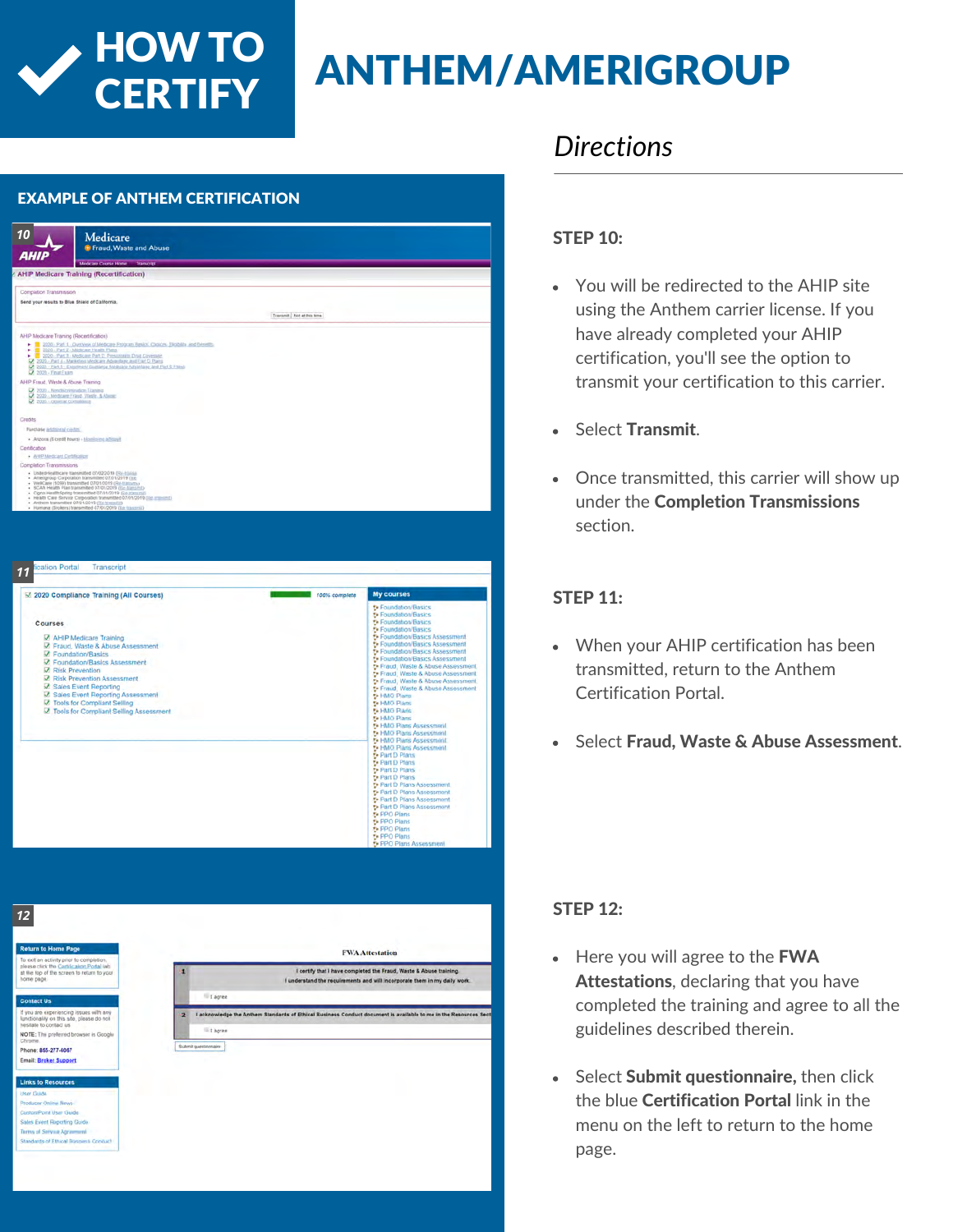## HOW TO ANTHEM/AMERIGROUP

### EXAMPLE OF ANTHEM CERTIFICATION *13* Transcript 22020 Compliance Training (All Courses) My co **CARL ANNUAL** Courses varies<br>
Marie Medicare Training<br>
Marie & Abuse Assessm<br>
Marie Training Sasics<br>
Marie Marie Assessment<br>
Marie Prevention<br>
Marie Prevention<br>
Marie Prevention<br>
Marie Prevention<br>
Marie Prevention<br>
Marie Prevention<br>
Marie Preve isk Prevention Assessment<br>ales Event Reporting<br>ales Event Reporting Asses:<br>aols for Compliant Selling s for Compliant Selling<br>Is for Compliant Selling Assess

**CERTIFY** 



|                | Assessment instructions            |   |                                 |                                                                                                                                                                                                                                                                      |
|----------------|------------------------------------|---|---------------------------------|----------------------------------------------------------------------------------------------------------------------------------------------------------------------------------------------------------------------------------------------------------------------|
|                |                                    |   |                                 | Please answer the following questions to check your knowledge on the information you have just read. Click the button beside the answer you with to select as<br>correct. After all questions have been answered. click the Submit button at the bottom of the page. |
|                | passing score is achieved.         |   |                                 | If you do not achieve a passing score of 90% or above, please review your results and revisit the material if necessary. You must re-take the assessment until a                                                                                                     |
|                |                                    |   |                                 | Grading method: Highest grade                                                                                                                                                                                                                                        |
|                |                                    |   |                                 | Summary of your previous attempts                                                                                                                                                                                                                                    |
| <b>Attempt</b> | Completed                          |   | Marks / 10 Grade / 100 Feedback |                                                                                                                                                                                                                                                                      |
|                | Tuesday, July 2, 2019.<br>06:02 PM | ٠ | 90                              | You have successfully passed this assessment. Please click the 'Certification Portal' link at the upper left portion of the<br>screen to return to your home page.                                                                                                   |
|                |                                    |   |                                 | Highest grade: 90 / 100.                                                                                                                                                                                                                                             |
|                | Overall feedback                   |   |                                 |                                                                                                                                                                                                                                                                      |
|                |                                    |   |                                 | You have successfully passed this assessment. Please click the 'Certification Portal' link at the upper left portion of the screen to return to your home page.                                                                                                      |
|                |                                    |   |                                 | Re-attempt quiz.                                                                                                                                                                                                                                                     |

### *Directions*

#### STEP 13:

- Select 2020 Compliance Training (All Courses) section, then complete the following courses:
	- **Foundation/Basics**
	- **Risk Prevention**
	- **Sales Event Reporting**
	- Tools for Compliant Selling

#### STEP 14:

- For each course, use the arrows to move to the next slide or return to a previous one.
- After each module, return to the Courses section and take the Assessment associated with the module you just completed.

#### STEP 15:

- Each of the assessments contains 10 questions and you need a score of 90% to pass.
- Once you're finished, you will be given your score and the ability to re-attempt the exam.